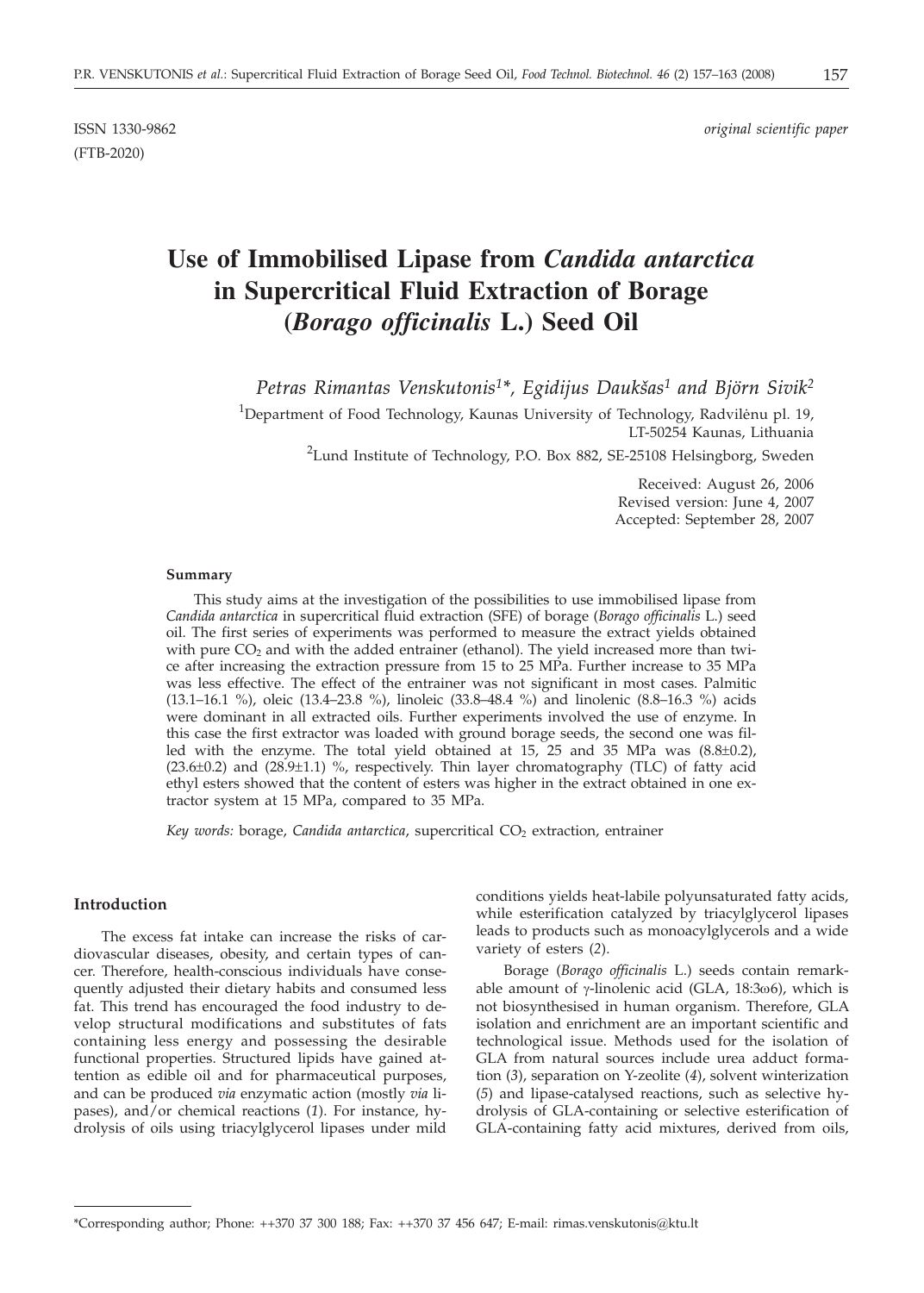with *n*-butanol (*6*,*7*). Selective hydrolysis of borage oil has been catalyzed by two lipase preparations of *Nigella sativa* L. seeds at 40 °C in a mixture of borage oil, water, and hexane; it has been shown that the relative inability of the applied lipase(s) to hydrolyze  $\gamma$ -linolenoyl moieties of TAG can be used for the enrichment of this acid in the unhydrolyzed acylglycerol fractions of GLA-containing oils (*8*). Oil containing 46 % GLA was produced by selective hydrolysis of borage oil (GLA content, 22 %) at 35 °C for 15 h in a mixture containing 50 % water and 20 U/g of the reaction mixture of *Candida rugosa* lipase (*9*). Finally, GLA was purified from borage oil by a two- -step enzymatic method; first by hydrolysis of borage oil with lipase *Pseudomonas* sp. enzyme (GLA content, 22.5 %; recovery of GLA, 92.7 %); the second by selective esterification of borage free fatty (FFA) acids with lauryl alcohol by using *Rhizopus delemar* lipase (*10*).

To the best of our knowledge the use of lipase for enzymatic processing of borage seed oil has not been reported until now, while it has been recognised that the supercritical fluids (SF) offer few potential advantages for performing enzymatic reactions. In combination with an environmentally benign and safe medium, such as supercritical carbon dioxide  $(SC$ - $CO<sub>2</sub>)$ , enzymatic catalysis makes supercritical fluids extremely attractive to the food industry (*11*). The main reason for the frequent use of lipase in SF is the increased solubility of hydrophobic lipid substrates in non-polar SF and the reversal of hydrolysis reactions in favour of synthesis such as esterification and transesterification. The separation and recovery of the enzyme catalysts after the reaction are possible due to their insolubility in nonpolar SF. Nonpolar substrates such as lipids are more soluble in dense gases than in aqueous solution. The following potential advantages of SF in performing enzymatic reactions should be mentioned: (*i*) flexible modification of solvent properties by adjusting pressure and/or temperature; (*ii*) the diffusivity of substrates is high and they can be removed from the reaction products by pressure and temperature reduction; (*iii*) critical temperature is sufficiently low for the processing of heat-labile materials and at the same time close to the preferable temperature for enzymatic reaction; (*iv*) the solvent can be readily recycled.  $SC-CO<sub>2</sub>$ , being non-hazardous, inexpensive and possessing no waste-disposal problems, is an especially attractive solvent for enzyme-catalysed reactions (*12*).

Fats from oil-bearing seeds mainly consist of C16− –C20 fatty acid triglycerides, which are fairly soluble in SC-CO<sub>2</sub> but far more so in short chain hydrocarbons, such as propane (*13*). A linear relationship between the logarithm of solubility and the logarithm of solvent density was obtained for *Echium*, borage, and *Lunaria* seed oils in compressed  $CO<sub>2</sub>$  (14). Adding a co-solvent to the SC-CO<sub>2</sub> can considerably enhance the solubility of lipids (*15*). For instance, the addition of caprylic acid methyl ester used as entrainer increased the yield of pure extract from borage seeds up to 47.8 times at 10 MPa and 2.4 times at 20 and 30 MPa (*16*). The esters are much more soluble in dense  $CO<sub>2</sub>$  as compared to free fatty acids (FFA) and therefore are more readily extracted (*17*).

This study is aimed at the investigation of the effect of the use of immobilised lipase from *Candida antarctica* in supercritical fluid extraction (SFE) of borage (*Borago* *officinalis* L.) seed oil. Some promising results with this enzyme were reported earlier in the SFE of cod liver oil (*18*). To our knowledge, the use of enzymes for the SFE of borage oils has not been previously reported.

## **Materials and Methods**

## *Materials*

The seeds of borage (*Borago officinalis* L.) were harvested from the experimental garden of Lithuanian Institute of Horticulture. They were dried at 30 °C in a ventilated drying oven and stored in paper bags at ambient temperature protected from light until further treatment. The samples were ground before extraction by Knifetec 1095 Sample Mill (Tecator AB, Höganäs, Sweden) for 20 s.

Immobilised non-specific lipase Novozym SP 435 L from *Candida antarctica*, supported on a macroporous acrylic resin, was purchased from Novo Nordisk A/S (Bagsvaerd, Denmark). The enzyme had a quoted activity of 5500 palm oil lipase units (PLU)/g. Other materials were carbon dioxide (99.99 %, Aga Gas, Sweden), hexane, diethyl ether, glacial acetic acid, ammonium sulphate, Silica Gel 60 plates (all from Merck, Darmstad, Germany), ethanol (99.5 %, Kemetyl, Sweden), 12 % boron trifluoride in methanol and 0.5 M sodium hydroxide in methanol (Acros, New Jersey, USA).

## *Apparatus and extraction*

A Milroyal B-C pump (Dosapro Milton Roy, Pont- -Saint-Pierre, France) was used in the extraction set (Fig. 1). The samples were covered with glass wool on the top and at the bottom of the vessel. The extraction was carried out at 40 °C and the pressure of 15, 25 and 35 MPa with or without the co-solvent.

In the first series of experiments 10 g of ground seeds were extracted in a 47-mL capacity vessel at  $CO<sub>2</sub>$ flow rate of  $0.5$  L/min (total amount of  $CO<sub>2</sub>$  was 100 L) without solvent circulation and the extracts were collected in the test tubes at –5 °C. In the second series 100 g of seeds were extracted in a 200-mL vessel (extractor 9 in Fig. 1) at the  $CO<sub>2</sub>$  flow rate of 0.02–0.025 kg/min (total amount was 10 kg) with solvent circulation. Ethanol was added into the system by the pump (16). Two 200-mL



**Fig. 1.** Schematic drawing of the SFE equipment: 1 − gas container; 2 and 8 − shut-off valves; 3 − gas filter; 4 − ethanol bath (−22 °C); 5 − pump; 6 − safety valve; 7 − pressure meter; 9 − extractor; 10 − water bath; 11 − micrometering valve; 12 − separators (I on the left and II on the right); 13 − sampling valves; 14 − exhaust valve; 15 − flow meter; 16 − ethanol pump; 17 − test tube; 18 − cooling bath; 19 − enzyme container; 20 − extract pump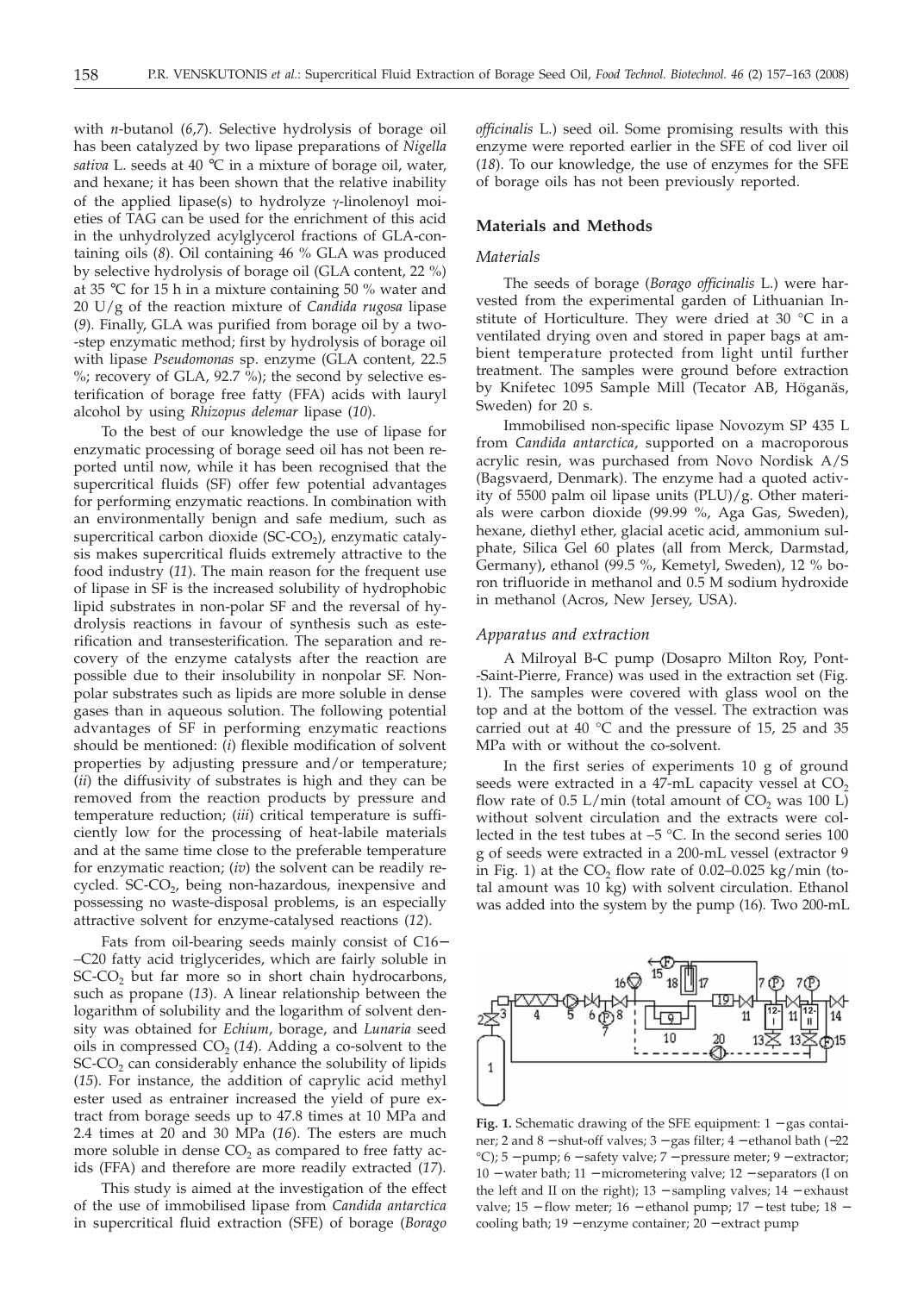separators operating at 10 MPa and 40 °C (separator 12−I in Fig. 1) and 5 MPa and 40 °C (separator 12−II in Fig. 1) were used to separate the oil fraction from the entrainer. In the latter case the entrainer fraction from the second separator (12-II) was reused by the pump (20). The entrainer was removed from the extracts in a Büchi rotary vacuum evaporator (Büchi, Donau, Switzerland) and the remaining oil was weighed by the precision balances (Mettler AE 163, readability 0.01 mg, Mettler Instrumente AG, Greifensee, Switzerland). Two replications for each sample were performed and the results were expressed as a mean value.

#### *Enzymatic treatment*

The continuous lipase-catalysed reaction was performed as described elsewhere (*18*). The ratio of lipids and ethanol was 1 to 0.6. The enzymes were in the enzyme vessels (19) of 7 and 47 mL capacity, with 2-µm metal filters on the top and at the bottom, which were placed after the extraction vessels (9) of 47 and 200 mL capacity (Fig. 1). The amount of immobilised enzyme was 20 % of the seed mass.

# *Preparation of fatty acid methyl esters (FAME) and their analysis*

The oil  $(150 \mu L)$  was first transesterified with boron trifluoride-methanol and 0.5 M methanolic sodium hydroxide, and then the fatty acid methyl esters (FAMEs) were extracted into hexane as described in AOAC method 969.33 as described by Staby and Mollerup (*17*).

FAMEs were analyzed on a Varian 3400 capillary gas chromatograph equipped with a fused silica capillary column, Supelcowax<sup>TM</sup> 10; 60 m, 0.32 mm i.d., 0.50 µm film thickness (Supelco, Bellefonte, PA, USA) and a flame ionization detector connected to a Vista 420 integrator (Varian Associates, Walnut Creek, CA, USA). The oven temperature was held at 180 °C for 8 min, then increased to 225 °C at 10 °C/min and held for 28 min. The temperature of the on-column injector was raised from 180 to 250 °C at 100 °C/min and kept at 250 °C for 30 min. The temperature of the detector was 250 °C. Helium was used as a carrier gas at a flow rate of 4 mL/ min. FAMEs were identified by the comparison of their retention times with those of a reference solution analysed at identical GC conditions. Two replicate GC analyses were performed and the results were expressed in percentage of GC area as a mean value.

Thin layer chromatography (TLC) was used for the preliminary assessment of the content of various extracted lipid classes. The extracts, 20 mg of each, were dissolved in 1 mL of chloroform, and  $5 \mu L$  of the obtained solution were applied on the silica gel plate. Solvent system consisting of hexane, diethyl ether and glacial acetic acid (80:20:1) was used to separate different lipid compounds, which were detected after the TLC separation by spraying with 20 % aqueous solution of ammonium sulphate and heating the plate at 180 °C for 20 min; the spots referring to different lipids were developed (*19*).

## **Results and Discussion**

# *Effect of pressure and entrainer on the extract yield and fatty acid composition*

The first series of experiments were carried out by extracting 10 g of borage seeds with 200 g (100 L at atmospheric pressure) of  $CO<sub>2</sub>$  without circulation in a 47-mL capacity extractor. The extracts were obtained at 15, 25 and 35 MPa pressure with pure  $CO<sub>2</sub>$  and by using ethanol as the entrainer. The main goal of these experiments was to obtain as high as possible extract yield with preferable ratio of lipids and ethanol (1 to 0.6) for the enzymatic reaction (*18*).

Table 1 provides the amounts of pure borage oil in the extracts after the removal of entrainer. It is evident that in all cases the yield of the extract increased more than twice after increasing the extraction pressure from 15 to 25 MPa. However, the increase was not so remarkable after further compression of  $CO<sub>2</sub>$  to 35 MPa (when 6 % of ethanol were added the yield even decreased). In our previously reported study the increase of  $CO<sub>2</sub>$  pressure from 10 to 35 MPa resulted in the increase in extract yield from 0.14 to 24.29 % (by mass) (*16*). It was also reported that the yields obtained with  $SC\text{-}CO<sub>2</sub>$  were very similar to those resulting from the conventional extraction process using hexane as a solvent (26.0 %). However, the quality of the oil extracted by supercritical fluid was higher: acidity 11.0 mg KOH/g oil, unsaponifiables 1.8 % (*20,21*).

Table 1. The yields of borage oil (%, by mass) obtained at different extraction conditions

| Extraction      | Pressure/MPa                |                          |                |  |  |  |  |  |
|-----------------|-----------------------------|--------------------------|----------------|--|--|--|--|--|
| conditions      | 15                          | 25                       | 35             |  |  |  |  |  |
|                 | Without enzymatic treatment |                          |                |  |  |  |  |  |
| CO <sub>2</sub> | $9.1 + 2.1$                 | $18.9 + 0.4$             | $22.9 + 0.1$   |  |  |  |  |  |
| $CO2+3$ % EtOH  | $11.0 + 2.6$                | $26.4 + 2.9$             | $25.5 + 0.8$   |  |  |  |  |  |
| $CO2+4$ % EtOH  | $6.2 + 0.5$                 | $14.6 + 1.1$             | $18.2 \pm 3.5$ |  |  |  |  |  |
| $CO2+5$ % EtOH  | $8.0 + 0.1$                 | $16.8 + 1.3$             | $20.5 + 2.9$   |  |  |  |  |  |
| $CO2+6$ % EtOH  | $9.4 + 0.1$                 | $29.9 + 1.5$             | $23.5 + 2.4$   |  |  |  |  |  |
|                 |                             | With enzymatic treatment |                |  |  |  |  |  |
| $CO2+4$ % EtOH  | $8.8 \pm 0.2$               |                          |                |  |  |  |  |  |
| $CO2+5$ % EtOH  |                             | $23.6 \pm 0.2$           | $28.9 \pm 1.1$ |  |  |  |  |  |
|                 |                             |                          |                |  |  |  |  |  |

The effect of the entrainer in most cases was not significant and almost similar yields were obtained as compared to the extraction with pure  $CO<sub>2</sub>$ . In general, the entrainer such as ethanol is used to increase the solubility of more polar compounds, which are usually present in plant material. Most likely, such compounds in borage seeds were in minor amounts and therefore ethanol effect on the total yield in this case was not significant. Taking into account the polar compounds, more detailed analysis of phenolics would possibly give some additional information of the effect of ethanol. As an exception, the use of 4 % of the entrainer at all pressures (the lowest yields) and 6 % of the entrainer at 25 MPa (the highest yield) should be mentioned. Most likely, the sol-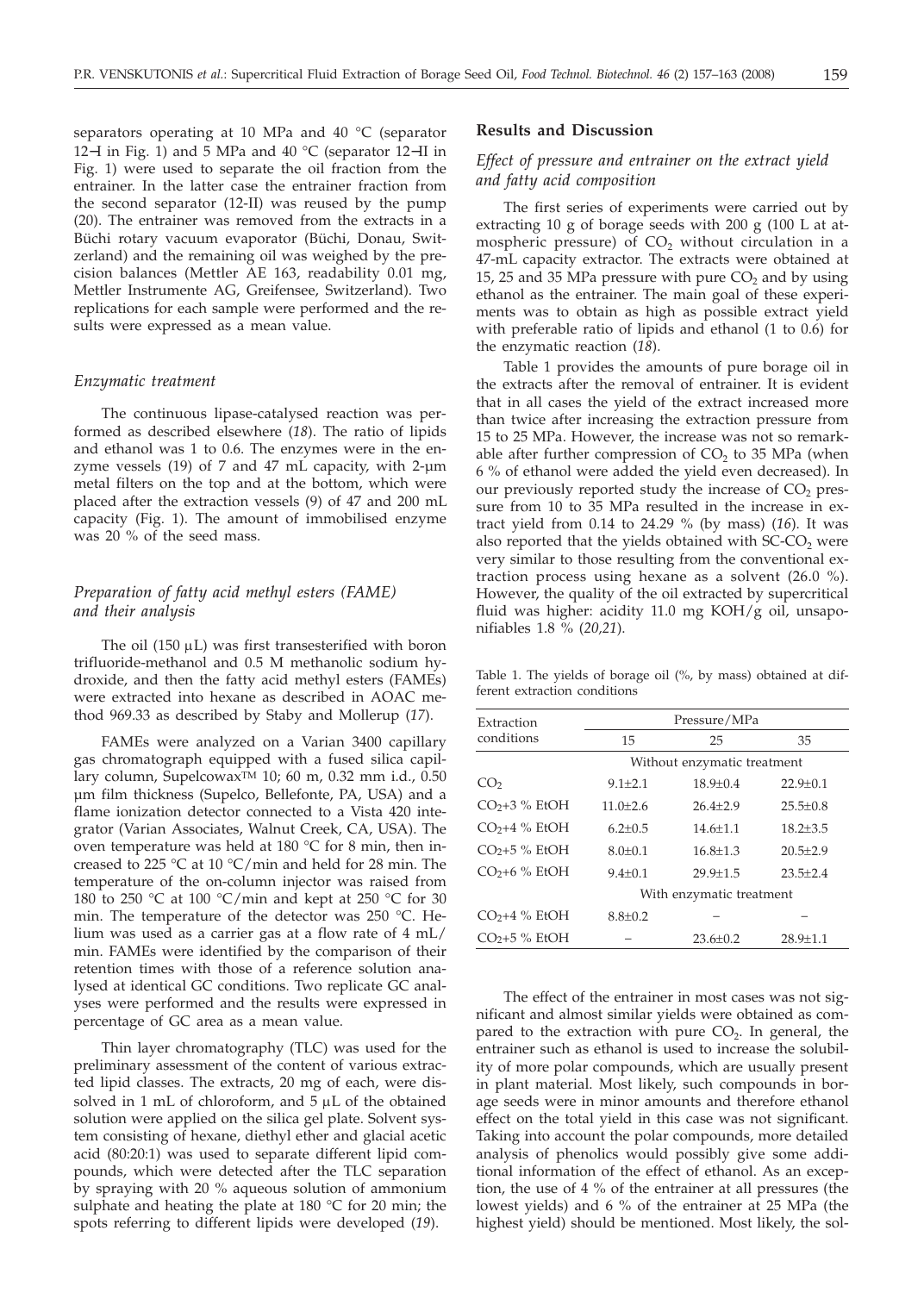|         |      |                |      |      |      |      |      | $\varphi$ (added ethanol)/% |      |      |      |      |      |      |      |
|---------|------|----------------|------|------|------|------|------|-----------------------------|------|------|------|------|------|------|------|
| Fatty   |      | $\overline{0}$ |      |      | 3    |      |      | 4                           |      |      | 5    |      |      | 6    |      |
| acids   |      | Pressure/MPa   |      |      |      |      |      |                             |      |      |      |      |      |      |      |
|         | 15   | 25             | 35   | 15   | 25   | 35   | 15   | 25                          | 35   | 15   | 25   | 35   | 15   | 25   | 35   |
| 16:0    | 14.9 | 13.1           | 13.3 | 14.1 | 13.3 | 13.2 | 16.0 | 16.1                        | 13.3 | 15.4 | 14.0 | 13.5 | 15.0 | 14.2 | 13.5 |
| 18:0    | 4.5  | 6.8            | 2.8  | 5.4  | 4.2  | 4.4  | 4.9  | 5.7                         | 5.4  | 4.2  | 4.3  | 5.0  | 4.5  | 4.7  | 3.2  |
| 18:1    | 23.1 | 23.4           | 23.8 | 17.4 | 16.5 | 16.0 | 18.8 | 20.5                        | 16.0 | 18.6 | 19.9 | 17.5 | 17.5 | 15.4 | 13.4 |
| 18:2    | 35.3 | 33.8           | 36.8 | 37.0 | 38.4 | 40.3 | 35.2 | 38.9                        | 37.6 | 40.1 | 39.4 | 37.4 | 38.8 | 40.6 | 48.4 |
| 18:3006 | 11.9 | 11.7           | 11.8 | 16.2 | 14.8 | 13.6 | 13.9 | 8.8                         | 15.6 | 12.6 | 12.9 | 16.3 | 14.2 | 14.1 | 10.1 |
| 20:0    | 0.2  | 0.1            | 0.1  | 0.1  | 0.2  | 0.2  | 0.2  | 0.1                         | 0.2  | 0.1  | 0.1  | 0.1  | 0.1  | 0.2  | 0.1  |
| 20:1    | 4.6  | 4.7            | 4.7  | 4.6  | 5.1  | 5.0  | 4.3  | 4.4                         | 5.0  | 4.2  | 4.3  | 4.5  | 4.4  | 4.7  | 4.6  |
| 22:1    | 3.2  | 3.8            | 3.9  | 3.2  | 4.3  | 4.3  | 4.0  | 3.4                         | 4.1  | 3.0  | 3.2  | 3.5  | 3.2  | 3.7  | 3.9  |
| 24:1    | 2.0  | 2.6            | 2.8  | 2.0  | 3.1  | 3.0  | 2.8  | 2.2                         | 2.8  | 1.9  | 2.0  | 2.2  | 2.1  | 2.4  | 2.7  |

Table 2. Chemical composition of borage seed oil obtained at different extraction conditions, expressed in percentage of the total integrated area of GC peaks

ubility of the borage extractives in two-solvent system at the above-mentioned conditions decreased; however, it is difficult to give a definite explanation on the basis of the results obtained within the scope of the present study. In our previous study with *Nigella damascena* seed we found significant increase of extract yield after adding 1 % of ethanol at all the extraction pressures applied (*22*).

The composition of fatty acids in borage seed oil obtained at different extraction conditions is presented in Table 2. The following fatty acids were dominant in all the oils: palmitic (13.1–16.1 %), oleic (13.4–23.8 %), linoleic (33.8–48.4 %), and linolenic (8.8–16.3 %). The content of longer chain unsaturated acids, C20:1, C22:1 and C24:1 constituted from 1.8 to 5.1 %. In previously published articles it had also been reported that the fatty acid composition of the borage seed oil extracted by SFE was rich in unsaturated fatty acids, especially  $\gamma$ -linolenic acid (21.7 %). For these reasons borage seed oil extracted with carbon dioxide could be competitive with the conventional process, since it simplifies considerably the oil refinement stages and completely eliminates solvent distillation stage, which is the most costly processing step in terms of energy consumption (*21*).

Some variations in the fatty acid composition at different pressures can be observed. The content of some individual fatty acids was possibly affected by the changes of the pressure and by the use of entrainer as well. However, some of these variations could also be caused by the insufficient separation of GC peaks, which in some cases was not good enough for the precise integration. For instance, the resolution of palmitic and stearic acid peaks was sufficient in all cases, so the variation in the content of these acids was not remarkable.

### *Extraction of borage seeds with the use of enzymes*

It should be noted that immobilized lipase derived from *Candida antarctica* was successfully applied in some previous studies. For instance, it was reported that the activity of non-immobilized *Candida rugosa* lipase in SC-CO<sub>2</sub> decreased compared to atmospheric pressure, while the reaction rates of hydrolysis catalyzed by immobilized *Candida antarctica* lipase in SC-CO<sub>2</sub> were 1.5--fold higher than at atmospheric pressure (*23*). In another study, randomization of fats and oils was accomplished with an immobilized lipase in flowing SC-CO<sub>2</sub>. Triglycerides adsorbed onto Celite were solubilized in  $CO<sub>2</sub>$  and carried over 1–10 g of immobilized lipase derived from *Candida antarctica*. The resultant randomized oil mixtures had properties such as solid fat index that make them potential candidates for incorporation into traditional margarine formulations (*11*).

The amounts of ethanol and lipids in the extracts were measured after the removal of carbon dioxide from the extracts. The ratio lipids*/*ethanol was calculated from the data obtained; the influence of the amount of entrainer in  $CO<sub>2</sub>$  on this ratio is presented in Table 3. The ratio was preferable for the enzymatic reactions (*18*) at the following extraction conditions: 4 % ethanol at 15 MPa; 5 % ethanol at 25 and 35 MPa.

Table 3. The influence of the amount of entrainer on the ratio lipids*/*ethanol in the extracts

|                        | $\varphi$ (added ethanol)/% |      |      |      |  |  |  |  |
|------------------------|-----------------------------|------|------|------|--|--|--|--|
| Pressure<br><b>MPa</b> | 3                           |      | 5    | h    |  |  |  |  |
|                        | $\psi$ (lipids, ethanol)    |      |      |      |  |  |  |  |
| 15                     | 20.24                       | 0.43 | 0.35 | 0.23 |  |  |  |  |
| 25                     | 54.14                       | 0.90 | 1.15 | 0.72 |  |  |  |  |
| 35                     | 89.51                       | 1.13 | 1.34 | 0.64 |  |  |  |  |

Other series of the experiments involved the use of enzymes. In this case the extractor (47 mL) was loaded with ground borage seeds, while the enzyme container (7 mL) was filled with enzyme (Fig. 1). Table 1 presents the amounts of the extract after enzymatic esterification, which were obtained only at the selected parameters, *i.e.*  $CO<sub>2</sub>+4$  % EtOH (15 MPa) and  $CO<sub>2</sub>+5$  % EtOH (25 and 35 MPa). The total yield obtained at 15, 25 and 35 MPa was  $(8.8\pm0.2)$ ,  $(23.6\pm0.2)$  and  $(28.9\pm1.1)$  % (by mass), respectively. All the yields were by 40 % higher than those obtained under the same conditions without the enzyme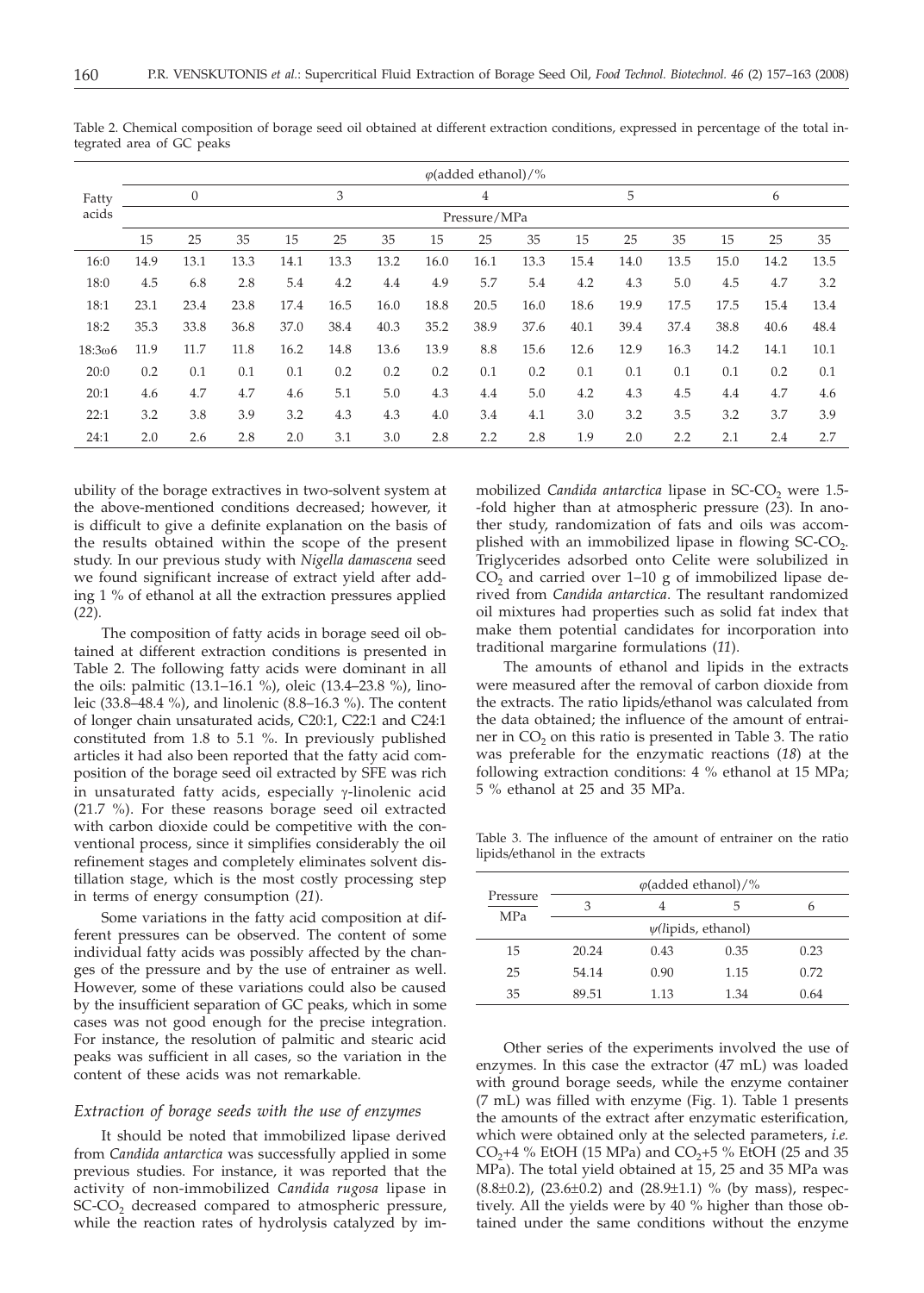treatment. This indicates that the lipase-catalysed esterification reaction took place during the applied process.

The composition of fatty acids in borage seed oil obtained by enzyme treatment and after methyl esterification is presented in Table 4. The amount of C16:0 fluctuated depending on the pressure from 13.4 to 17.2 %, while the amounts of C18:0, C18:1 and 18:3w6 decreased from 5.5 to 4.3 %, from 41.2 to 36.9 % and from 18.0 to 9.7 % respectively, by increasing the pressure. The amount of polyunsaturated C18:2 increased from 10.0 to 22.9 % in the total fatty acid composition by increasing the pressure. The amount of some other compounds present at remarkably lower levels also increased by increasing the pressure.

Table 4. Composition of borage seed oil after enzymatic treatment, expressed in percentage of the total integrated area of GC peaks

|                | Pressure/MPa |      |      |  |  |  |
|----------------|--------------|------|------|--|--|--|
| Fatty acids    | 15           | 25   | 35   |  |  |  |
| 16:0           | 15.0         | 17.2 | 13.4 |  |  |  |
| 18:0           | 5.5          | 5.5  | 4.3  |  |  |  |
| 18:1           | 41.2         | 38.2 | 36.9 |  |  |  |
| 18:2           | 10.0         | 18.8 | 22.9 |  |  |  |
| $18:3\omega$ 6 | 18.0         | 10.5 | 9.7  |  |  |  |
| 20:0           | 0.1          | 0.1  | 0.4  |  |  |  |
| 20:1           | 4.2          | 4.4  | 5.1  |  |  |  |
| 22:1           | 4.0          | 3.3  | 4.3  |  |  |  |
| 24:1           | 2.0          | 2.0  | 3.0  |  |  |  |

The presence of fatty acid ethyl esters (FAEE) in the extract was examined by thin layer chromatography (TLC) (Fig. 2). The largest spots of ethyl esters on the TLC plates were obtained from the extract isolated at 15 and 25 MPa, while at 35 MPa the same spot was smaller and less clear (sharp). However, the amount of extract obtained at the pressure of 15 MPa was not high. Therefore, the final experiment was carried out at the pressure of 25 MPa with 5 % of ethanol added as an entrainer. The extractions were performed in a 200-mL vessel containing 100 g of borage seeds (no. 9 in Fig. 1) and 47-mL vessel containing enzymes (no. 19 in Fig. 1). The amounts of extract after the extraction are presented in Table 5. The first extraction was accomplished without the use of enzyme in order to establish the influence of ethanol on



**Fig. 2.** TLC of borage seed extracts obtained at different extraction and separation parameters

Table 5. Influence of the extraction method on the yield of borage seeds oil (%, by mass)

|                                                                                                 | Yield/ $\%$  |                          |                |  |  |  |  |
|-------------------------------------------------------------------------------------------------|--------------|--------------------------|----------------|--|--|--|--|
| Extraction method                                                                               |              | Separator I Separator II | Total          |  |  |  |  |
| $A -$ extraction without<br>the use of enzyme                                                   | $16.8 + 3.3$ | $11.4 + 1.9$             | $28.2 \pm 5.2$ |  |  |  |  |
| $B -$ extraction with the<br>use of enzyme                                                      | $6.2 + 0.7$  | $14.5 + 0.6$             | $20.7 + 1.3$   |  |  |  |  |
| $C$ – extraction with the<br>use of enzyme and<br>with recirculation of<br>the obtained extract | $13.1 + 0.5$ | $16.4 + 0.6$             | $29.6 \pm 1.1$ |  |  |  |  |

the extract yield and distribution in the two separators (A-I – first separator, A-II – second separator). In this case higher amount of the extract was precipitated in the first separator (A-I). The amount of ethanol, measured after its removal in a vacuum drier, was 78.7 and 98.9 % in the first and second separator, respectively.

Next experiment was carried out under the same conditions but using enzymes (B-I – first separator, B-II − second separator). In this case the yield in the second separator (B-II) was 2.3 times higher compared to the first (B-I) one. However, the total yield was lower compared to the control extraction, without the use of enzyme. The content of ethanol in the extract before its drying was 95.0 and 94.3 % in the first and second separator, respectively.

The tendency of the yield to increase in the second separator (B-II) was used to calculate the output of the pump (20) in order to transfer the extract from the second separator back to the system to make it perform as an entrainer before the extractor (9) (Fig. 1). The pump (20) was disconnected from the second separator after passing 10 kg of  $CO<sub>2</sub>$ ; afterwards 2 kg of the solvent were additionally passed through the extraction vessel. The yield obtained (Table 5) from the first separator (C-I) by using this technique was (13.5±0.5) %, *i.e.* lower than in the case of extraction without the enzyme. However, the yield of dry extract collected in the second separator (C-II) was higher compared to the A-II. Consequently, the total extract yield obtained with enzymes in the recirculation system (C) was 29.6 %, *i.e.* higher by 5 % than in the extraction without the use of enzyme.

The composition of borage seed lipids (TLC) after using 200-mL vessel is presented in Fig. 2. The presence of free fatty acids in the extract from the second separator (A-II) obtained by using  $CO<sub>2</sub>$  with ethanol can be clearly observed. The extracts obtained from the first separator with the use of enzymes without extract circulation (B-I) contained some amount of ethyl esters, while remarkably lower amount of these esters, as it can be judged by the size of TLC spots, was present in the extract obtained by using re-circulation of ester fraction (C-I). The spots of ethyl esters in the second separator, both in the case of B-II and C-II, seem to be quite similar.

The chemical composition of extract fatty acids is presented in Table 6. The amounts of all fatty acids were almost similar in all extracts independently from their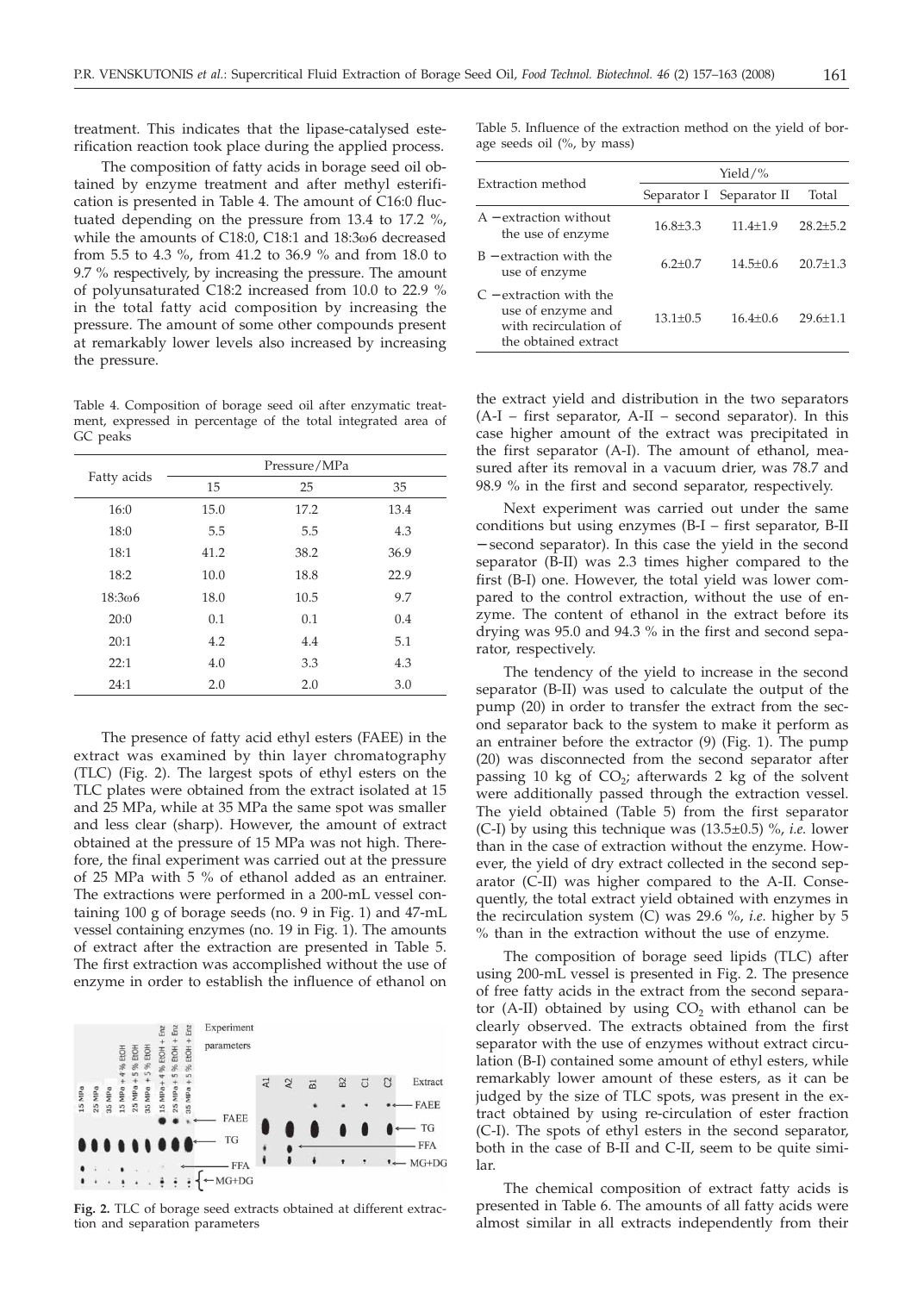| Fatty<br>acids | $A-I$ | $A-II$ | $B-I$ | B-II | $C-I$ | C-II |
|----------------|-------|--------|-------|------|-------|------|
| 16:0           | 12.9  | 13.8   | 11.5  | 14.0 | 12.8  | 13.6 |
| 18:0           | 4.9   | 4.2    | 4.9   | 5.0  | 4.0   | 3.4  |
| 18:1           | 16.6  | 8.8    | 11.1  | 10.6 | 10.1  | 19.0 |
| 18:2           | 37.3  | 49.2   | 49.1  | 41.5 | 50.2  | 40.9 |
| 18:306         | 15.0  | 11.7   | 11.1  | 15.8 | 10.4  | 11.0 |
| 20:0           | 0.1   | 0.2    | 0.1   | 0.2  | 0.1   | 0.1  |
| 20:1           | 5.1   | 4.9    | 4.8   | 5.0  | 4.9   | 4.8  |
| 22:1           | 4.6   | 4.2    | 4.3   | 4.5  | 4.4   | 4.2  |
| 24:1           | 3.4   | 3.0    | 3.1   | 3.3  | 3.2   | 3.0  |

Table 6. Influence of the extraction method on the composition of borage seed oil, expressed in percentage of the total integrated area of GC peaks

isolation method except for C18:1–18:3. The percentage of oleic acid (C18:1) was higher in the first separator (up to 16.6 % of the total area integrated by GC) than in the second one  $(8.8 \%)$  when using  $CO<sub>2</sub>$  with ethanol. When the enzymes are used, the amount of oleic acid in the first separator decreased to 11.1 % in the extraction system without circulation and to 10.1 % in the system with recirculation of the extract collected in the second separator. The amount of C18:1 increased to 10.6 and to 19.0 %, respectively. It is interesting to note that in the case of using the enzyme the percentage of linoleic acid (C18:2) was higher in the first separator than in the second one. On the contrary, when the enzyme was not applied, the concentration of this acid was higher in the second separator. The opposite tendency was observed for linolenic acid (18:3w6); its percentage was higher in the second separator for the system with the use of enzymes (B, C), while in the case of the extraction with  $CO<sub>2</sub>$  and ethanol the content of linolenic acid was higher in the first separator.

In fact, the extraction of borage seeds with  $SC-CO<sub>2</sub>$ and polar entrainer (ethanol) represents a dynamic system of three main substances, namely fluid carbon dioxide, ethanol and borage oil. The system also contains some minor components such as free fatty acids, mono-, diacylglycerols and other borage seed extractives. When the enzymatic reactor is included into the system, it becomes even more complex as a result of the formation of hydrolysis and esterification products. The effects of these factors were demonstrated by the redistribution of the extract components, particularly in terms of fatty acid composition between separators operating under supercritical and subcritical conditions. Further studies should be focused on measuring exact concentrations of different products obtained during enzymatic treatment under supercritical conditions to proceed with further process optimisation, *e.g.* with the aim to produce lipid compositions with specified structural and functional properties.

## **Conclusions**

In general, the introduction of immobilised non-specific lipase from *Candida antarctica* into the extraction of borage seeds provides some possibility to increase the

extract yield by the action of recirculating in the system the fatty acid ethyl esters produced in the course of the process. These esters may play a role of an additional extraction co-solvent. However, manipulation of process parameters and solvent composition as well as enzymatic treatment did not have remarkable effect on the distribution of fatty acids in the extracts obtained at different parameters.

Moreover, the TLC results suggest (Fig. 2) that the formation of ethyl esters was more intensive at the pressure of 15 MPa as compared to higher pressures. Consequently, it can be expected that the increase in oil yield should be more considerable in the extraction carried out at 15 MPa; however, the efficiency of the extraction of oil increased more remarkably with the increase of pressure (Table 1). As a possible explanation the effect of the two main factors, namely the presence of esters and the extraction pressure, as well as of some other factors should be considered. Most likely, the effect of the pressure was prevalent compared to the effect of the produced esters. Also, the formation of a multicomponent system, carbon dioxide/seed extractives/ethanol, should be taken into account; it cannot be excluded that even slight changes in the system composition can exert some effect on its solvation properties, and the effect of the entrainer (in this case produced esters) is not necessarily linear. Therefore, it can be suggested that at significantly higher pressures even smaller concentrations of the entrainer can possess more remarkable effect on the extract yield. Further research involving a number of model systems is required to prove or disprove this hypothesis.

## *Acknowledgement*

This study was supported by Lithuanian State Science and Studies Foundation (C03).

## **References**

- *1.* E.J. Kim, S.H. Yoon, Recent progress in enzymatic production of structured lipids, *Food Sci. Biotechnol. 12* (2003) 721– 726.
- *2.* K.D. Mukherjee, Production of added-value lipids using enzymatic-reactions, *Fett Wiss. Technol./Fat Sci. Technol.* (Suppl. 1) *94* (1992) 542–546.
- *3.* H. Traifler, H.J. Wille, A. Studer, Fractionation of blackcurrant seed oil, *J. Am. Oil Chem. Soc. 65* (1988) 755–760.
- *4.* M. Arai, H. Fukuda, H. Morikawa, Selective separation of g-linolenic acid ethyl ester using Y-zeolite, *J. Ferment. Technol*. *65* (1987) 569–574.
- *5.* T. Yokochi, M.T. Usita, Y. Kamisaka, T. Nakahara, O. Suzuki, Increase in the  $\gamma$ -linolenic acid content by solvent winterization of fungal oil extracted from *Mortierella* genus, *J. Am. Oil Chem. Soc*. *67* (1990) 846–851.
- *6.* M.J. Hills, I. Kiewitt, K.D. Mukherjee, Enzymatic fractionation of evening primrose oil by rape lipase: Enrichment of g-linolenic acid, *Biotechnol. Lett*. *<sup>2</sup>* (1989) 629–632.
- 7. K.D. Mukherjee, I. Kiewitt, Enrichment of y-linolenic acid from fungal oil by lipase-catalysed reaction, *Appl. Microbiol. Biotechnol*. *35* (1991) 579–584.
- *8.* M. Tuter, H.A. Aksoy, G. Ustun, S. Riva, F. Secundo, S. Ipekler, Partial purification of *Nigella sativa* L. seed lipase and its application in hydrolytic reactions. Enrichment of g-linolenic acid from borage oil, *J. Am. Oil Chem. Soc*. *<sup>80</sup>* (2003) 237–241.